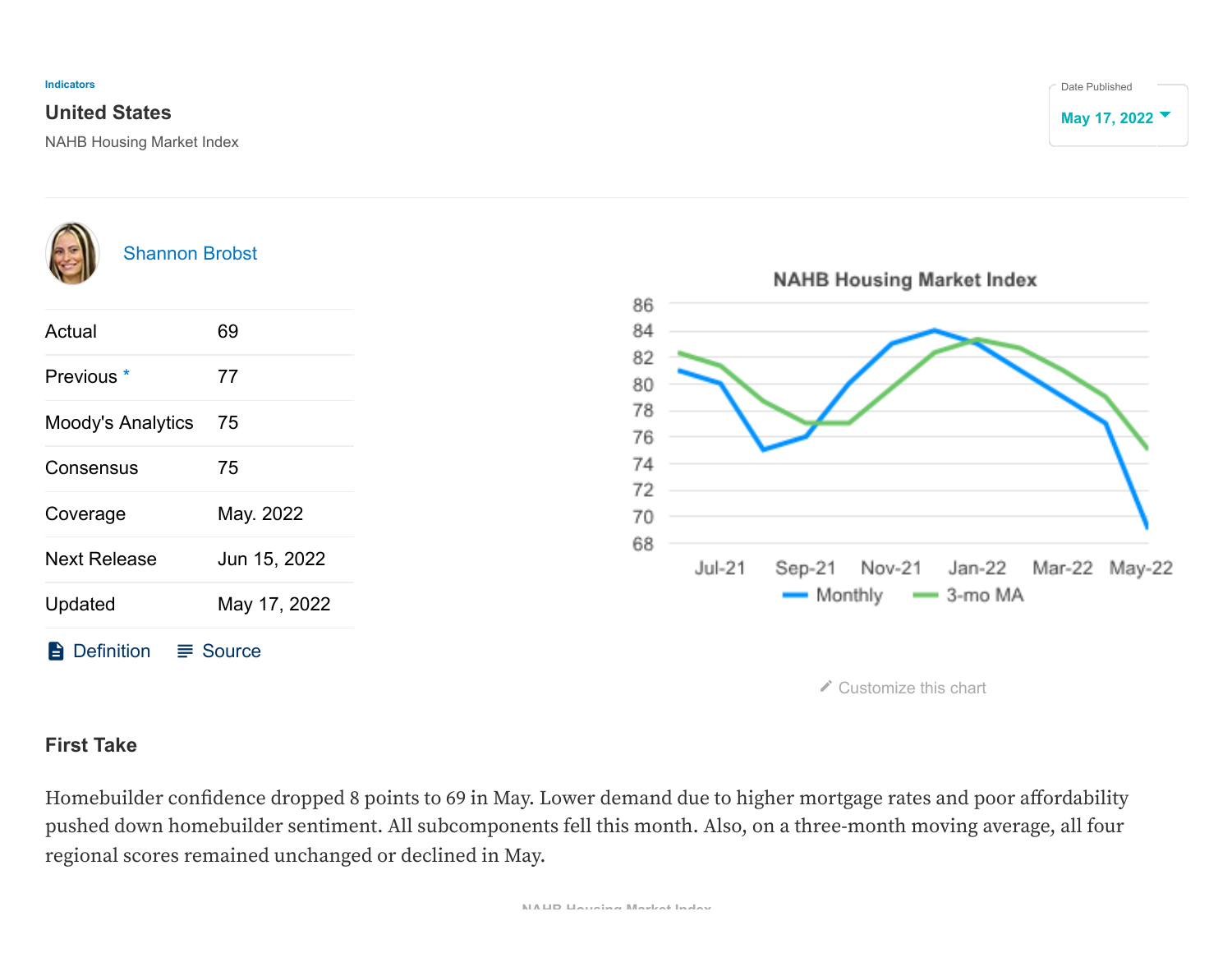|                              | <b>May 22</b> | Apr 22 | <b>Mar 22</b> | Feb 22 | <b>Jan 22</b> | <b>Dec 21</b> | <b>Nov 21</b> | <b>Oct 21</b> |
|------------------------------|---------------|--------|---------------|--------|---------------|---------------|---------------|---------------|
| Housing market index         | 69            | 77     | 79            | 81     | 83            | 84            | 83            | 80            |
| <b>Northeast</b>             | 76            | 74     | 65            | 76     | 71            | 80            | 69            | 73            |
| <b>Midwest</b>               | 51            | 62     | 74            | 71     | 72            | 76            | 75            | 72            |
| South                        | 76            | 82     | 81            | 84     | 86            | 89            | 87            | 84            |
| West                         | 73            | 84     | 91            | 91     | 89            | 87            | 88            | 85            |
| Single-family sales, present | 78            | 86     | 87            | 89     | 89            | 90            | 89            | 86            |
| Next 6 months                | 63            | 73     | 70            | 80     | 82            | 85            | 84            | 84            |
| Traffic of potential buyers  | 52            | 61     | 66            | 65     | 69            | 71            | 69            | 65            |

## **The Numbers**

- The NAHB composite housing index fell 8 points to 69 in May.
- All subcomponents decreased this month. Current sales fell 8 points to 78, sales expectations dropped 10 points to 63, and buyer traffic declined 9 points to 52.
- The regional scores remained unchanged or fell this month on a three-month moving average. The Midwest fell 7 points to 62 and the West decreased 6 points to 83. Meanwhile, the South edged down 2 points to 80 and the Northeast remained unchanged at 72.

## **Behind the Numbers**

Although builder confidence remains above the 50-point threshold, indicating good building conditions, the index continues to decline. This is the fifth consecutive month that the index decreased, and the pace at which it is declining has accelerated. The red-hot housing market is cooling as the pandemic eases and monetary policy tightens. The short-term outlook for homebuilding remains positive but is losing momentum